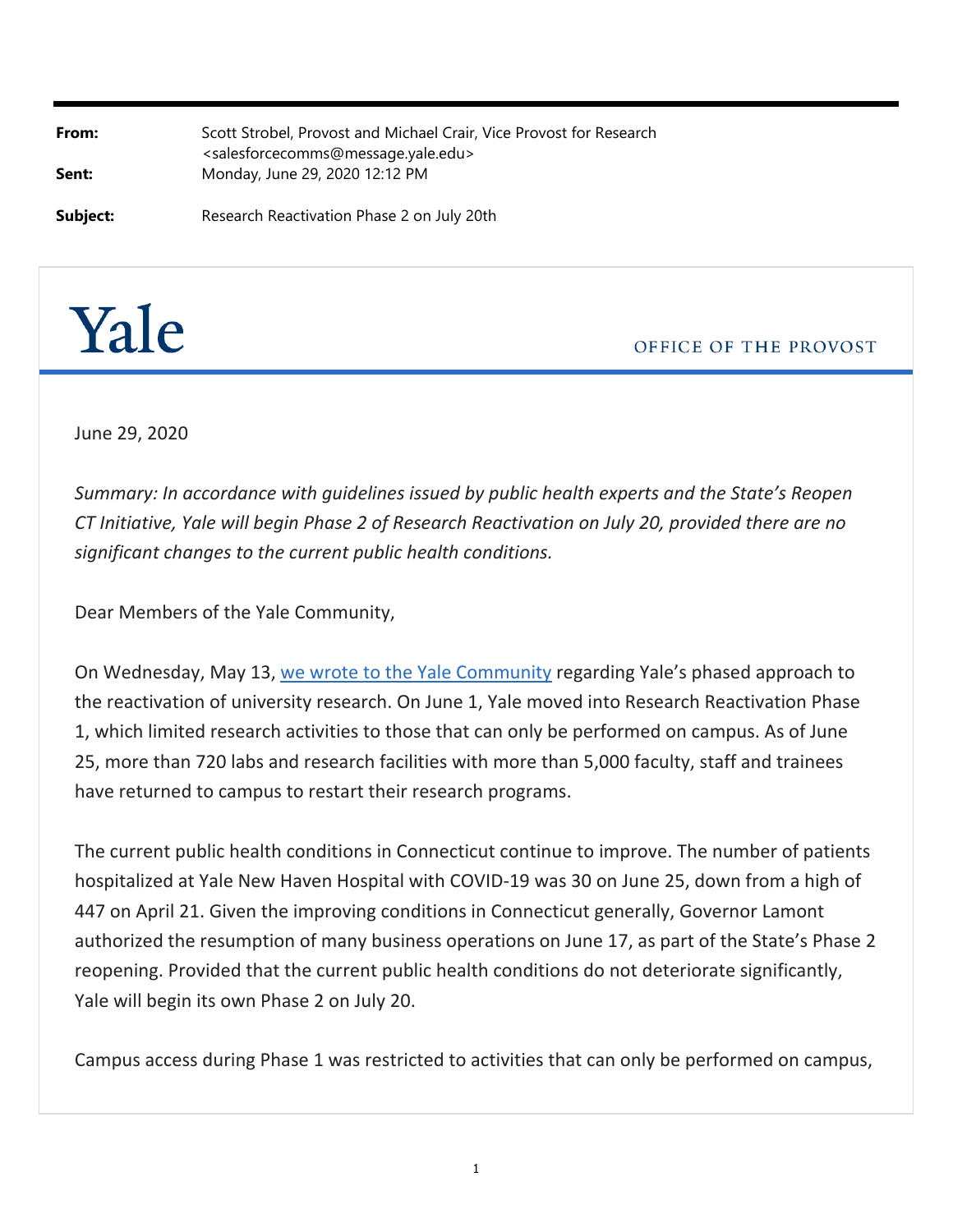while adhering to strict public health precautions. [Phase 2 of Yale's Research Reactivation](http://click.message.yale.edu/?qs=13054a11b6314ea5079b0f730c2d813712625a7ebf6cce87717540dfccfdb08e9c150ba8fc66282580ab641504737c2fbcfaf649f8d953ce) broadens access to campus for faculty, staff, and trainees undertaking all forms of research activity permitted in a researcher's primary working space, so long as there continues to be adherence to Yale's guidance on physical distancing, room density, and other public safety measures. Undergraduates are not permitted on campus during both Phase 1 and Phase 2. Working from home is still recommended provided the work can be done remotely. Those who return to campus during Phase 2 should only access the office or workspace designated as their primary workspace.

Faculty, staff, and trainees who are returning to campus only to access office spaces during Phase 2 will receive information from their schools, divisions or departments outlining the local procedures, timing, and guidelines for use of office spaces without the need for a specific research activation application. During Phase 2, faculty who conduct laboratory research, field research, and research involving in‐person human subjects, who have not already done so, will need to submit a research reactivation application with a laboratory specific safety plan, as was [required in Phase 1](http://click.message.yale.edu/?qs=13054a11b6314ea5afe52162331c61cea8860d4da11fc1efe798a5372081cc6be62799a1fc067b6940e4244c4d208eb9fb07a7cd7dced3a1). Authorization of the safety plan is required for resumption of their laboratory, field research or human subjects research.

All faculty, staff and trainees who return to campus for Phase 2 must abide by Yale's public health guidelines, which include completing online COVID-19: Return to Yale Campus training and a [daily](http://click.message.yale.edu/?qs=13054a11b6314ea5ce32d42ea9f9b0d0c2087ffdd3d2f20a49b6d195dfabc7a4c92a810c1fcd341facb6d254bffa3f22de5d68922ca45081) [health check](http://click.message.yale.edu/?qs=13054a11b6314ea5ce32d42ea9f9b0d0c2087ffdd3d2f20a49b6d195dfabc7a4c92a810c1fcd341facb6d254bffa3f22de5d68922ca45081) using a [web form](http://click.message.yale.edu/?qs=13054a11b6314ea56fd6a8d89f7ca6adda5c2c17491cbd74f48830ab251015322854edd9c9aa042bb7744ff32cfbb342e006dcdd2a5d5956) or a downloadable mobile application. While on campus, face coverings must be worn at all times in public spaces, individuals must maintain 6‐feet physical distance, and all shared spaces must be limited to no more than 50% of normal occupancy. These and other local details about Phase 2 of Yale's Research Reactivation will be shared with you by your schools, divisions or departments in the next few weeks.

We are grateful for the adherence by all faculty, staff and trainees to public health safety measures during Phase 1 of our research reactivation program. We understand that many of you are looking forward to returning to campus soon, and the continued adherence to these safety measures will be critical for a successful transition to Phase 2 of campus reactivation. We have much to prepare for throughout the summer as we anticipate an on-time beginning of the fall semester. We continue to count on your patience, your cooperation, and your ingenuity as we navigate this next phase of campus reactivation while protecting the health and safety of our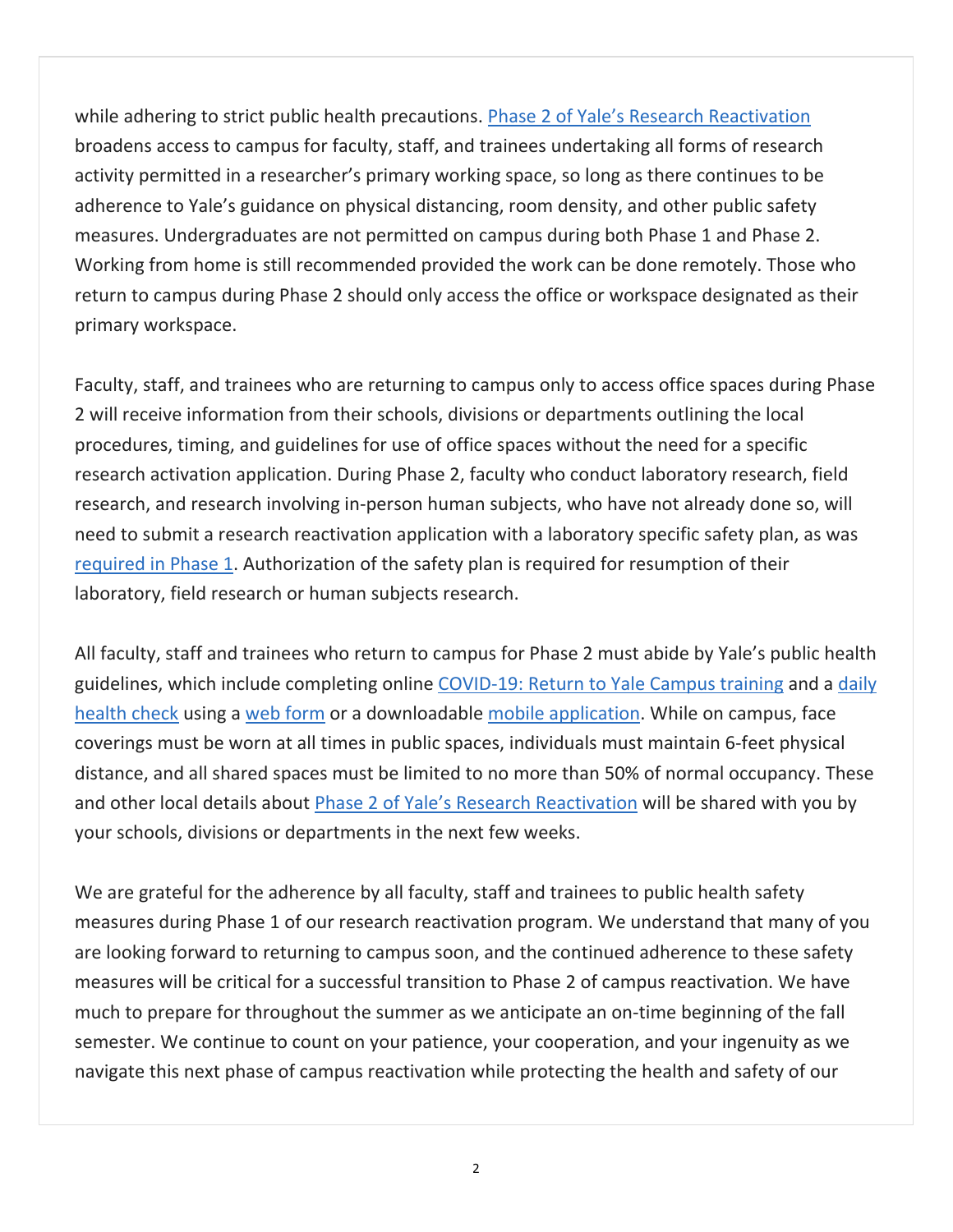community and our neighbors.

Sincerely,

Scott Strobel Provost

Michael Crair Vice Provost for Research

Whom to Contact with Questions:

Questions about academic calendars or other concerns about a specific school or program: The school's dean's office or dean of students.

Questions about human resources issues: See [https://your.yale.edu/work‐](http://click.message.yale.edu/?qs=13054a11b6314ea57999340678c2f2394ec0e3b6291088e2546feef1521ee178a29ceef22a08f29ae34e2dd2893724225b89976a22acdd37) [yale/support/employee‐services](http://click.message.yale.edu/?qs=13054a11b6314ea57999340678c2f2394ec0e3b6291088e2546feef1521ee178a29ceef22a08f29ae34e2dd2893724225b89976a22acdd37) or contact the Employee Service Center at employee.services@yale.edu or 203‐432‐5552.

Questions about on‐campus research or other research‐related issues: See https://research.yale.edu/ or contact the Provost's Office Research Team at vpr@yale.edu.

Questions about library services: See https://web.library.yale.edu/covid‐19‐update‐library‐ reopening-faq or contact askyalelibrary@yale.edu.



Office of the Provost